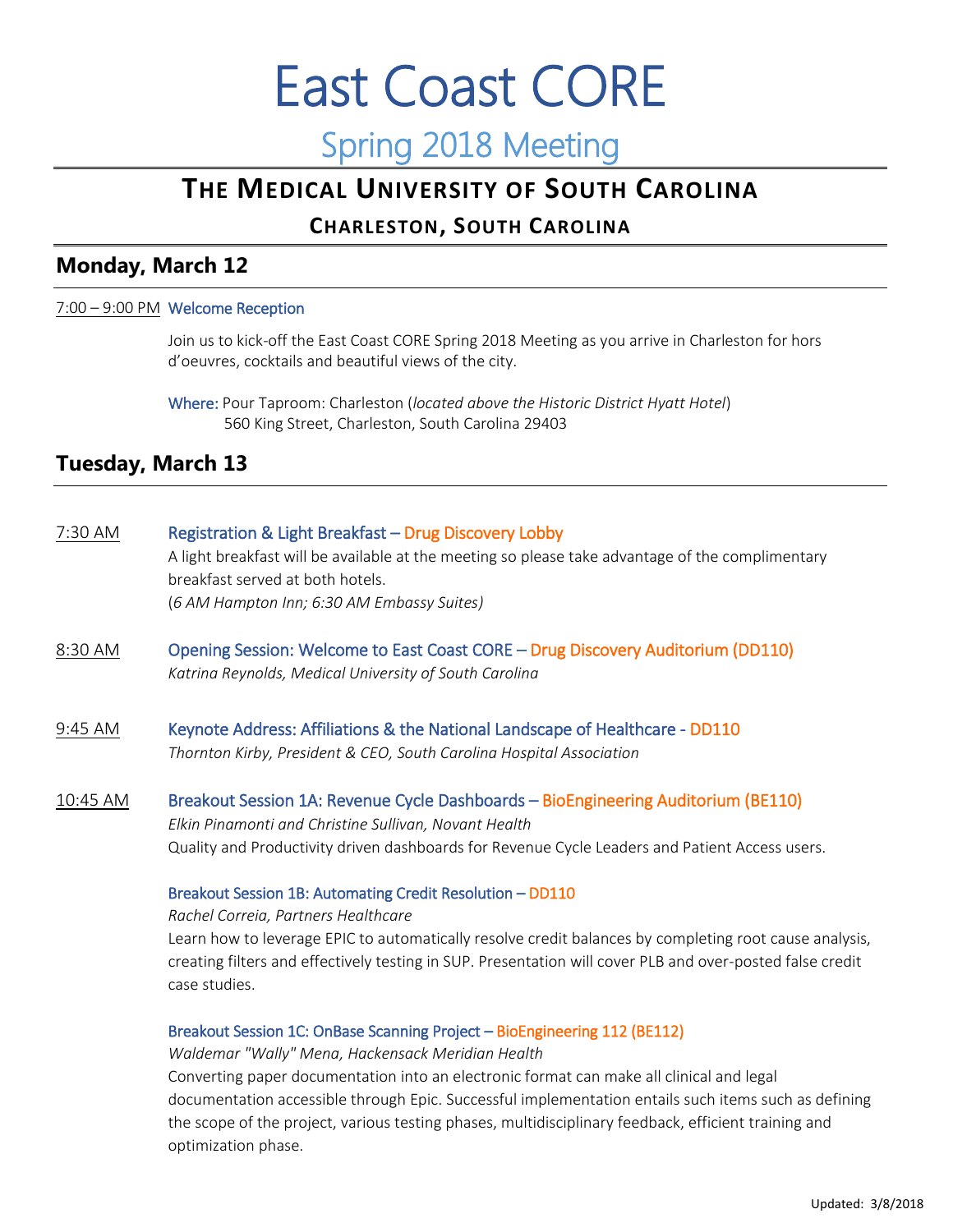## 11:45 AM Breakout Session 2A: Integrating Your Revenue Integrity Team -BE110

#### *Robin Pataki, Partners Healthcare*

Integrating a well-designed revenue integrity team into a multi-entity EPIC system of support. Enhancing clinical engagement on the revenue cycle, creating standardized workflows and charging, and setting up governance structures to best support decision making.

#### Breakout Session 2B: Independent Diagnostic Testing Facilities (IDTFs) - BE112

*Carolina D'Alencon and Tara Gibson, Bon Secours Health System* Overview of Independent Diagnostic Testing Facility (IDTF) enrollment, billing, and reimbursement.

## Breakout Session 2C: Population Health in the Value-Based Model – DD110

#### *Steve Honeywell, Jr., Main Line HealthCare*

Detail Population Health initiatives that Main Line Health has participated in, their financial and clinical outcomes and the future of value-based contracting's impact on the health system.

#### 12:45 PM Lunch

Join us for a traditional Southern Barbecue.

# 2:15 PM Vignettes – DD110

## Vignette A: Cash Management

*Dawn Mills and Della Murdock, PinnacleHealth System* Brief description of Cash Management, the benefits and reconciling overall cash with Cash Management.

# Vignette B: Turning Around Documentation Requests in Less Than 5 Days!

#### *Ann Adenbaum and Linda Hershon, Weill Cornell Medicine*

In response to increasing payer requests for Medical Documentation prior to payment Weill Cornell redesigned workflow within Epic. The goal was to efficiently manage the documentation submissions and minimize the impact on timely payments.

#### Vignette C: Epic Scheduling/Registration Process Provides Optimal Revenue Cycle Benefits

#### *George Brindisi and Warren Scott, Hackensack Meridian Health*

An introduction to Epic Access Management tools for Revenue Cycle along with a consistent, formal training model that results in clean claims and optimal turnaround time for the Revenue Cycle, increasing cash flow and less annual intervention to avoid denials, bad debt, and loss of revenue.

# Vignette D: Off-Shore Vendors Can Do More Than Just Revenue Cycle

#### Michael Mercurio, *Partners Healthcare*

This presentation will demonstrate how Massachusetts General Hospital is leveraging an off-shore vendor in the Revenue Cycle space to generate savings which are then leverages to enhance clinical workflows, improve patient safety and greatly reduce administrative burden.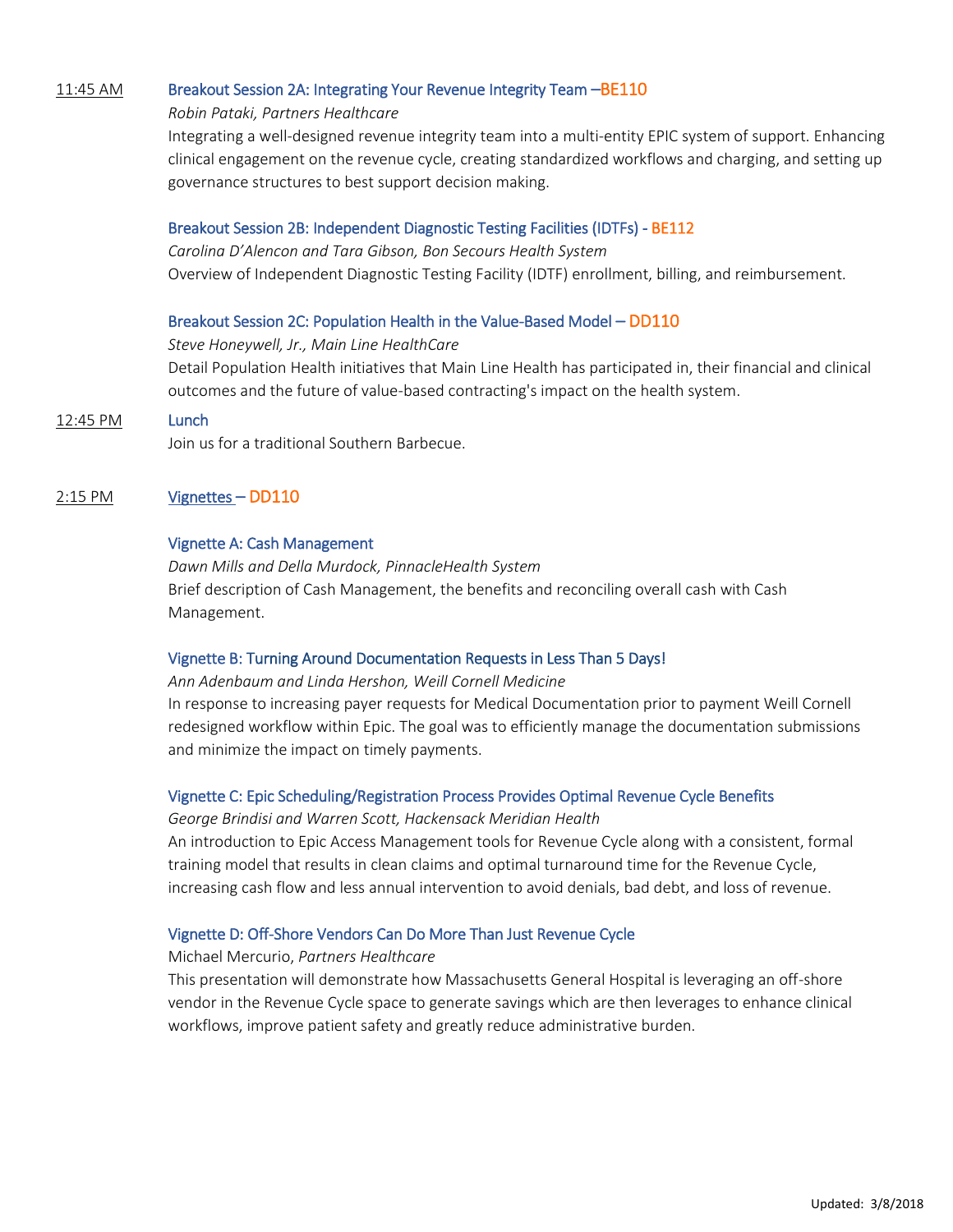## 3:15 PM Breakout Session 3A: IT & Operations Integration for a Successful CFB - BE112

#### *Ryan Scott and Diane Kolodinsky, Penn Medicine*

Discuss how Penn Medicine developed a team of Operations and IT leads to work together at go-live and beyond to maintain a successful CFB.

#### Breakout Session 3B: Implementation and Integration, Part 2 – BE110

#### *Moishe B. Singer, Hackensack Meridian Health*

Following up on part 1 of this presentation from last year in Charleston, we will dig deeper into ways of integrating new practices and look at tips for success as well as pitfalls to avoid.

#### Breakout Session 3C: Decision Trees & Operational Improvements after Implementation – DD110

*Brooke Bellamy and Kristine Rhodes, The Ohio State University*

A technical description of the difference between questionnaires and decision trees and hints on how to complete the build. An account of the operational implementation and the ensuing improvements possible with this new tool.

## 4:25 PM Sponsor Presentations – DD110

Each of our sponsors will take five minutes each to discuss their business and how they can assist past, present or future Epic clients.

## 5:00 PM Meeting Day Ends

#### 5:30 – 7:30 PM Networking Cocktail Reception

Network with your colleagues and our generous Spring 2018 Meeting Sponsors after our first day of sessions at the beautiful South Carolina Aquarium with an open bar, hors d'Oeuvres, and beautiful views of the Charleston Harbor and Fort Sumter among other sights.

Where: South Carolina Aquarium 100 Aquarium Wharf Charleston, South Carolina 29401